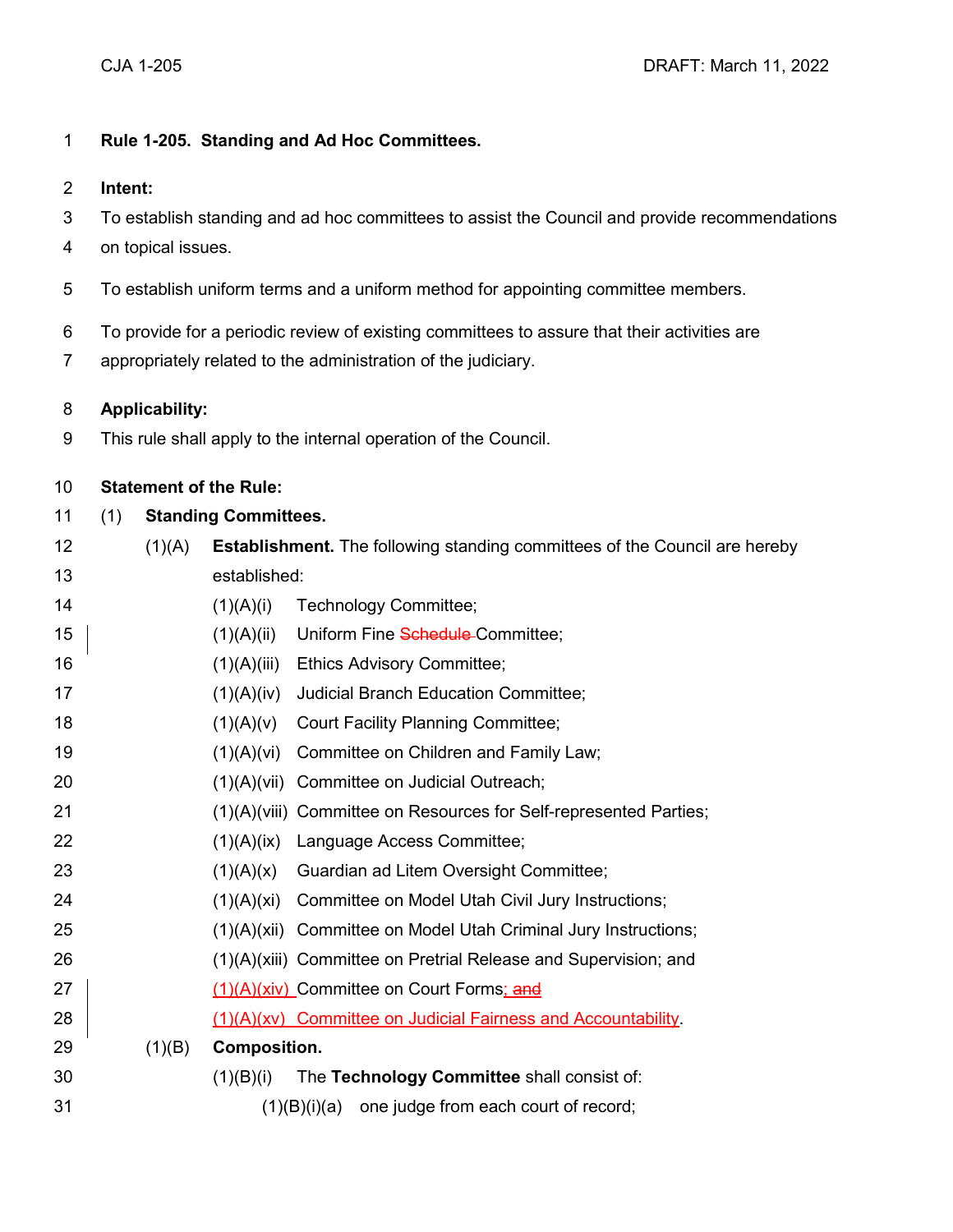| 32 | (1)(B)(i)(b)                        | one justice court judge;                                                            |
|----|-------------------------------------|-------------------------------------------------------------------------------------|
| 33 | (1)(B)(i)(c)                        | one lawyer recommended by the Board of Bar Commissioners;                           |
| 34 | (1)(B)(i)(d)                        | two court executives;                                                               |
| 35 | (1)(B)(i)(e)                        | two court clerks; and                                                               |
| 36 | (1)(B)(i)(f)                        | two staff members from the Administrative Office.                                   |
| 37 | (1)(B)(ii)                          | The Uniform Fine Schedule-Committee performs the duties described                   |
| 38 | in rule 4-302 and shall consist of: |                                                                                     |
| 39 |                                     | $(1)(B)(ii)(a)$ one district court judge who has experience with a felony docket;   |
| 40 |                                     | $(1)(B)(ii)(b)$ three district court judges who have experience with a              |
| 41 |                                     | misdemeanor docket; and                                                             |
| 42 |                                     | $(1)(B)(ii)(c)$ four justice court judges.                                          |
| 43 |                                     | (1)(B)(iii) The Ethics Advisory Committee performs the duties described in rule     |
| 44 | 3-109 and shall consist of:         |                                                                                     |
| 45 |                                     | $(1)(B)(iii)(a)$ one judge from the Court of Appeals;                               |
| 46 |                                     | $(1)(B)(iii)(b)$ one district court judge from Judicial Districts 2, 3, or 4;       |
| 47 |                                     | $(1)(B)(iii)(c)$ one district court judge from Judicial Districts 1, 5, 6, 7, or 8; |
| 48 |                                     | $(1)(B)(iii)(d)$ one juvenile court judge;                                          |
| 49 |                                     | $(1)(B)(iii)(e)$ one justice court judge; and                                       |
| 50 |                                     | $(1)(B)(iii)(f)$ an attorney from either the Bar or a college of law.               |
| 51 |                                     | $(1)(B)(iv)$ The Judicial Branch Education Committee performs the duties            |
| 52 |                                     | described in rule 3-403 shall consist of:                                           |
| 53 |                                     | $(1)(B)(iv)(a)$ one judge from an appellate court;                                  |
| 54 |                                     | $(1)(B)(iv)(b)$ one district court judge from Judicial Districts 2, 3, or 4;        |
| 55 |                                     | (1)(B)(iv)(c) one district court judge from Judicial Districts 1, 5, 6, 7, or 8;    |
| 56 |                                     | $(1)(B)(iv)(d)$ one juvenile court judge;                                           |
| 57 |                                     | $(1)(B)(iv)(e)$ the education liaison of the Board of Justice Court Judges;         |
| 58 |                                     | $(1)(B)(iv)(f)$ one state level administrator;                                      |
| 59 |                                     | (1)(B)(iv)(g) the Human Resource Management Director;                               |
| 60 |                                     | $(1)(B)(iv)(h)$ one court executive;                                                |
| 61 |                                     | $(1)(B)(iv)(i)$ one juvenile court probation representative;                        |
| 62 |                                     | (1)(B)(iv)(j) two court clerks from different levels of court and different         |
| 63 |                                     | judicial districts;                                                                 |
| 64 |                                     | (1)(B)(iv)(k) one data processing manager; and                                      |
| 65 |                                     | $(1)(B)(iv)(I)$ one adult educator from higher education.                           |
|    |                                     |                                                                                     |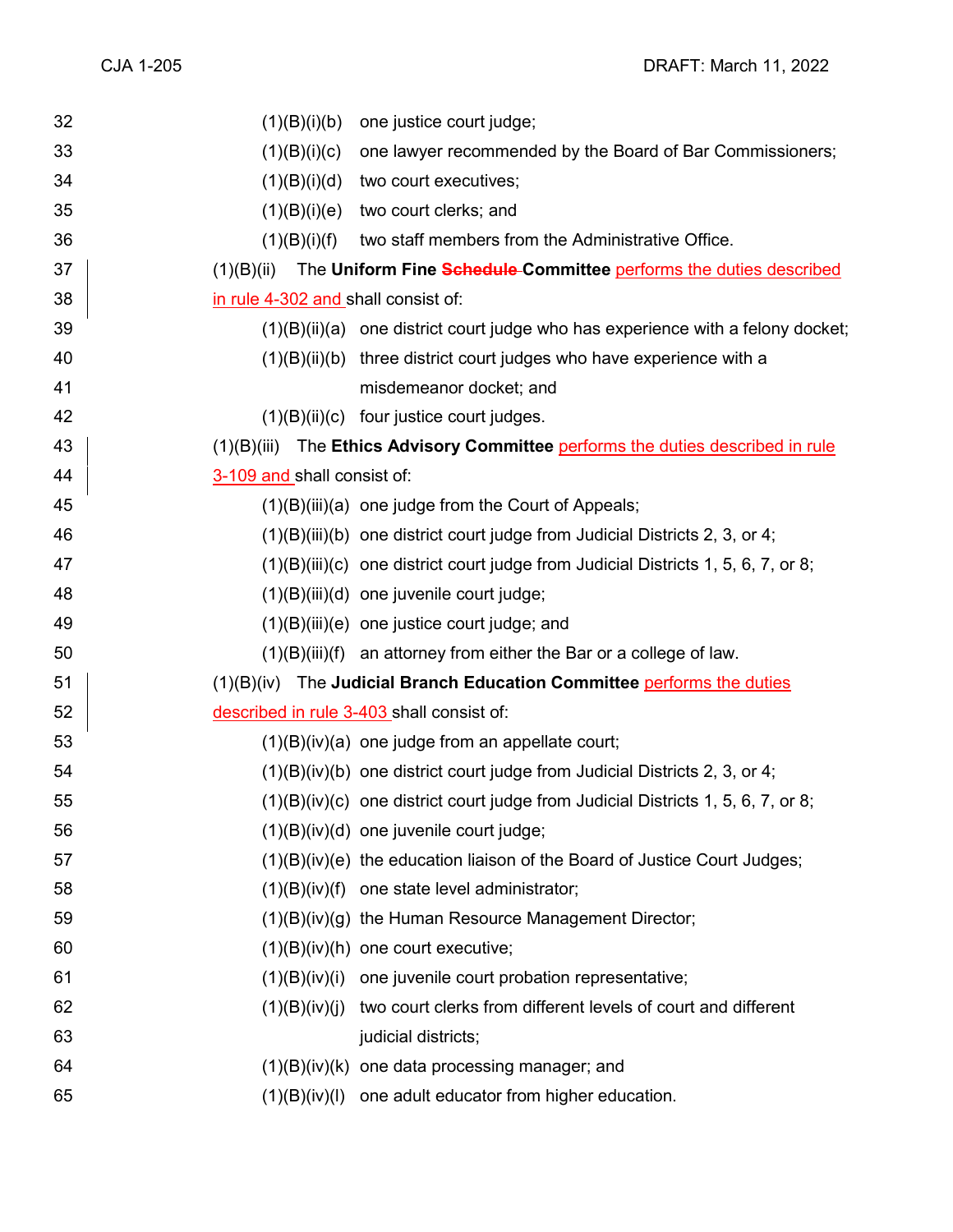| 66 |                                     | (1)(B)(iv)(m) The Human Resource Management Director and the adult              |
|----|-------------------------------------|---------------------------------------------------------------------------------|
| 67 |                                     | educator shall serve as non-voting members. The state level                     |
| 68 |                                     | administrator and the Human Resource Management Director                        |
| 69 |                                     | shall serve as permanent Committee members.                                     |
| 70 |                                     | $(1)(B)(v)$ The Court Facility Planning Committee performs the duties described |
| 71 | in rule 3-409 and shall consist of: |                                                                                 |
| 72 |                                     | $(1)(B)(v)(a)$ one judge from each level of trial court;                        |
| 73 |                                     | $(1)(B)(v)(b)$ one appellate court judge;                                       |
| 74 |                                     | $(1)(B)(v)(c)$ the state court administrator;                                   |
| 75 |                                     | $(1)(B)(v)(d)$ a trial court executive;                                         |
| 76 |                                     | $(1)(B)(v)(e)$ two business people with experience in the construction or       |
| 77 |                                     | financing of facilities; and                                                    |
| 78 | (1)(B)(v)(f)                        | the court security director.                                                    |
| 79 |                                     | $(1)(B)(vi)$ The Committee on Children and Family Law performs the duties       |
| 80 |                                     | described in rule 4-908 and shall consist of:                                   |
| 81 |                                     | $(1)(B)(vi)(a)$ one Senator appointed by the President of the Senate;           |
| 82 |                                     | (1)(B)(vi)(b) the Director of the Department of Human Services or designee;     |
| 83 |                                     | $(1)(B)(vi)(c)$ one attorney of the Executive Committee of the Family Law       |
| 84 |                                     | Section of the Utah State Bar;                                                  |
| 85 |                                     | $(1)(B)(vi)(d)$ one attorney with experience in abuse, neglect and dependency   |
| 86 |                                     | cases;                                                                          |
| 87 |                                     | $(1)(B)(vi)(e)$ one attorney with experience representing parents in abuse,     |
| 88 |                                     | neglect and dependency cases;                                                   |
| 89 |                                     | $(1)(B)(vi)(f)$ one representative of a child advocacy organization;            |
| 90 |                                     | $(1)(B)(vi)(g)$ the ADR Program Director or designee;                           |
| 91 |                                     | $(1)(B)(vi)(h)$ one professional in the area of child development;              |
| 92 |                                     | (1)(B)(vi)(i) one mental health professional;                                   |
| 93 |                                     | $(1)(B)(vi)(j)$ one representative of the community;                            |
| 94 |                                     | (1)(B)(vi)(k) the Director of the Office of Guardian ad Litem or designee;      |
| 95 |                                     | $(1)(B)(vi)(I)$ one court commissioner;                                         |
| 96 |                                     | $(1)(B)(vi)(m)$ two district court judges; and                                  |
| 97 |                                     | $(1)(B)(vi)(n)$ two juvenile court judges.                                      |
| 98 |                                     | $(1)(B)(vi)(o)$ One of the district court judges and one of the juvenile court  |
| 99 |                                     | judges shall serve as co-chairs to the committee. In its discretion             |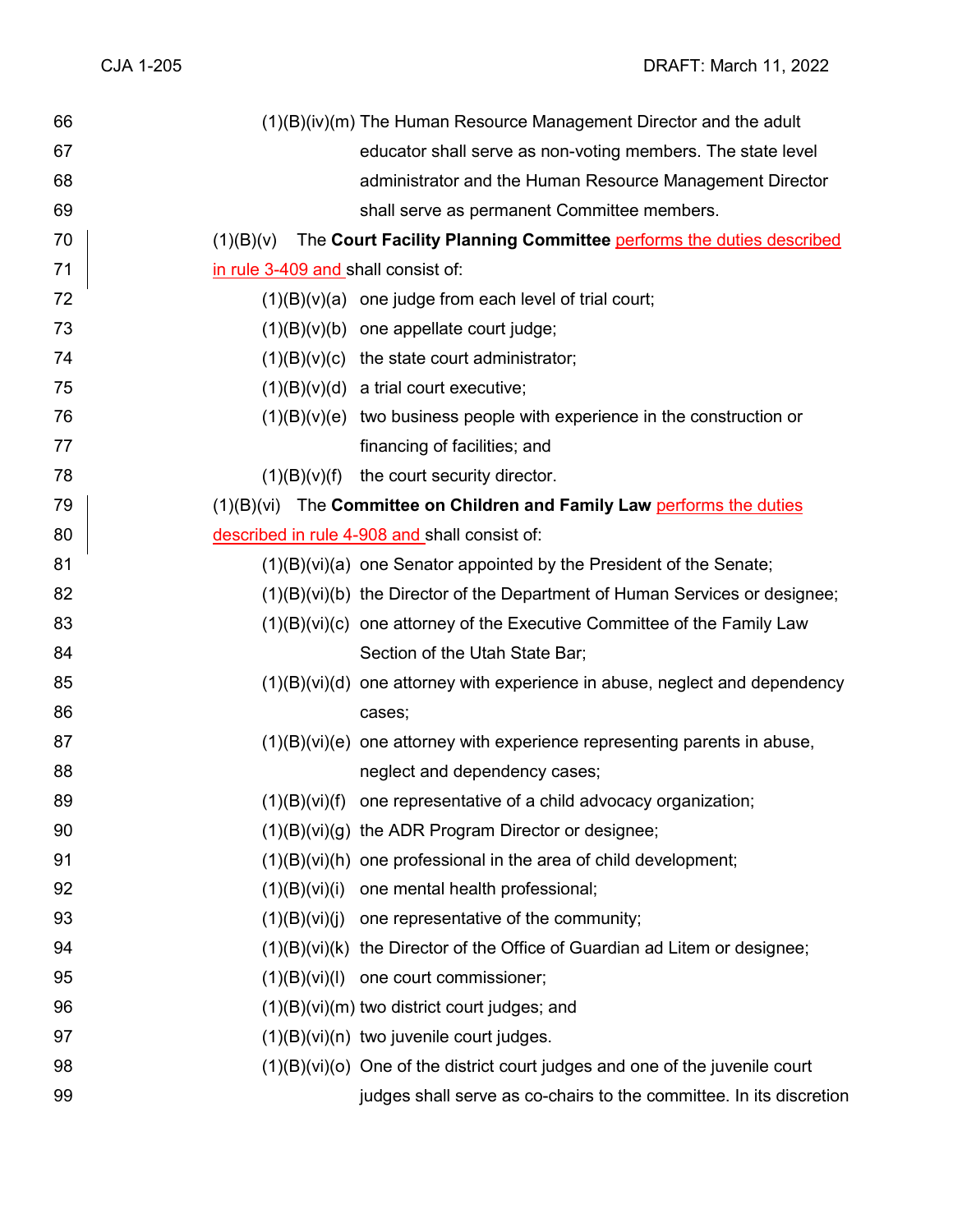| 100 | the committee may appoint non-members to serve on its                              |
|-----|------------------------------------------------------------------------------------|
| 101 | subcommittees.                                                                     |
| 102 | (1)(B)(vii) The Committee on Judicial Outreach performs the duties described in    |
| 103 | rule 3-114 and shall consist of:                                                   |
| 104 | $(1)(B)(vii)(a)$ one appellate court judge;                                        |
| 105 | (1)(B)(vii)(b) one district court judge;                                           |
| 106 | $(1)(B)(vii)(c)$ one juvenile court judge;                                         |
| 107 | $(1)(B)(vii)(d)$ one justice court judge; one state level administrator;           |
| 108 | $(1)(B)(vii)(e)$ a state level judicial education representative;                  |
| 109 | $(1)(B)(Vii)(f)$ one court executive;                                              |
| 110 | $(1)(B)(vii)(g)$ one Utah State Bar representative;                                |
| 111 | $(1)(B)(vii)(h)$ one communication representative;                                 |
| 112 | $(1)(B)(Vii)(i)$ one law library representative;                                   |
| 113 | $(1)(B)(vii)(i)$ one civic community representative; and                           |
| 114 | $(1)(B)(Vii)(k)$ one state education representative.                               |
| 115 | (1)(B)(vii)(I) Chairs of the Judicial Outreach Committee's subcommittees           |
| 116 | shall also serve as members of the committee.                                      |
|     |                                                                                    |
| 117 | (1)(B)(viii) The Committee on Resources for Self-represented Parties performs      |
| 118 | the duties described in rule 3-115 and shall consist of:                           |
| 119 | (1)(B)(viii)(a) two district court judges;                                         |
| 120 | (1)(B)(viii)(b) one juvenile court judge;                                          |
| 121 | $(1)(B)(viii)(c)$ two justice court judges;                                        |
| 122 | $(1)(B)(viii)(d)$ three clerks of court – one from an appellate court, one from an |
| 123 | urban district and one from a rural district;                                      |
| 124 | (1)(B)(viii)(e) one representative from the Self-Help Centera social services      |
| 125 | organization providing direct services to underserved                              |
| 126 | communities;                                                                       |
| 127 | (1)(B)(viii)(f) one representative from the Utah State Bar;                        |
| 128 | $(1)(B)(viii)(g)$ two representatives from legal service organizations that serve  |
| 129 | low-income clients;                                                                |
| 130 | (1)(B)(viii)(h) one private attorney experienced in providing services to self-    |
| 131 | represented parties;                                                               |
| 132 | $(1)(B)(viii)(i)$ two law school representatives;                                  |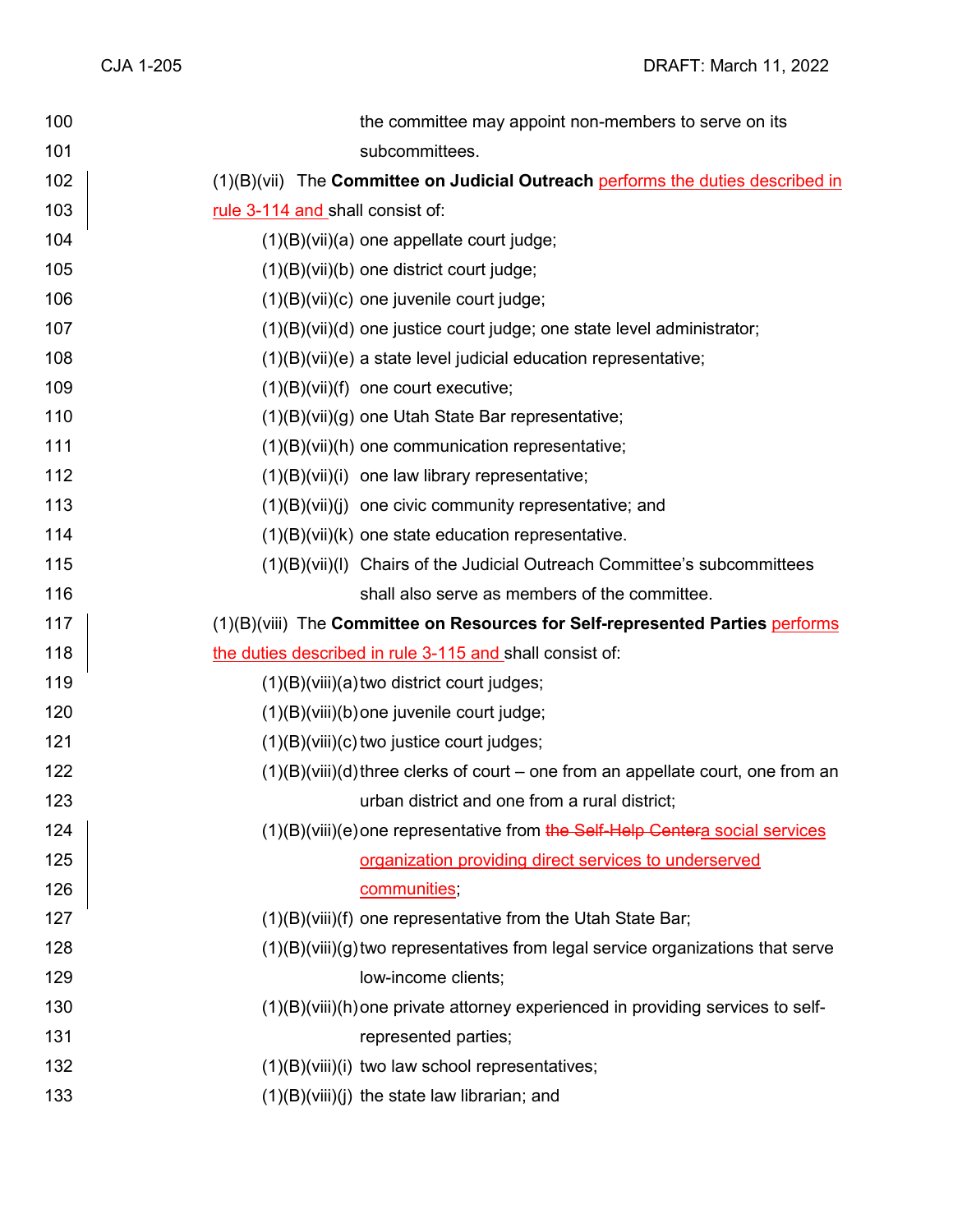| 134 | $(1)(B)(viii)(k)$ two community representatives.                               |
|-----|--------------------------------------------------------------------------------|
| 135 | (1)(B)(ix) The Language Access Committee performs the duties described in      |
| 136 | rule 3-306.02 and shall consist of:                                            |
| 137 | $(1)(B)(ix)(a)$ one district court judge;                                      |
| 138 | $(1)(B)(ix)(b)$ one juvenile court judge;                                      |
| 139 | $(1)(B)(ix)(c)$ one justice court judge;                                       |
| 140 | $(1)(B)(ix)(d)$ one trial court executive;                                     |
| 141 | $(1)(B)(ix)(e)$ one court clerk;                                               |
| 142 | $(1)(B)(ix)(f)$ one interpreter coordinator;                                   |
| 143 | $(1)(B)(ix)(g)$ one probation officer;                                         |
| 144 | $(1)(B)(ix)(h)$ one prosecuting attorney;                                      |
| 145 | $(1)(B)(ix)(i)$ one defense attorney;                                          |
| 146 | $(1)(B)(ix)(j)$ two certified interpreters;                                    |
| 147 | $(1)(B)(ix)(k)$ one approved interpreter;                                      |
| 148 | $(1)(B)(ix)(I)$ one expert in the field of linguistics; and                    |
| 149 | (1)(B)(ix)(m) one American Sign Language representative.                       |
| 150 | The Guardian ad Litem Oversight Committee performs the duties<br>(1)(B)(x)     |
| 151 | described in rule 4-906 and shall consist of:                                  |
| 152 | $(1)(B)(x)(a)$ seven members with experience in the administration of law and  |
| 153 | public services selected from public, private and non-profit                   |
| 154 | organizations.                                                                 |
| 155 | The Committee on Model Utah Civil Jury Instructions performs the<br>(1)(B)(xi) |
| 156 | duties described in rule 3-418 and shall consist of:                           |
| 157 | $(1)(B)(xi)(a)$ two district court judges;                                     |
| 158 | $(1)(B)(xi)(b)$ four lawyers who primarily represent plaintiffs;               |
| 159 | $(1)(B)(xi)(c)$ four lawyers who primarily represent defendants; and           |
| 160 | $(1)(B)(xi)(d)$ one person skilled in linguistics or communication.            |
| 161 | (1)(B)(xii) The Committee on Model Utah Criminal Jury Instructions performs    |
| 162 | the duties described in rule 3-418 and shall consist of:                       |
| 163 | $(1)(B)(xii)(a)$ two district court judges;                                    |
| 164 | (1)(B)(xii)(b) one justice court judge;                                        |
| 165 | $(1)(B)(xii)(c)$ four prosecutors;                                             |
| 166 | (1)(B)(xii)(d) four defense counsel; and                                       |
| 167 | (1)(B)(xii)(e) one professor of criminal law; and                              |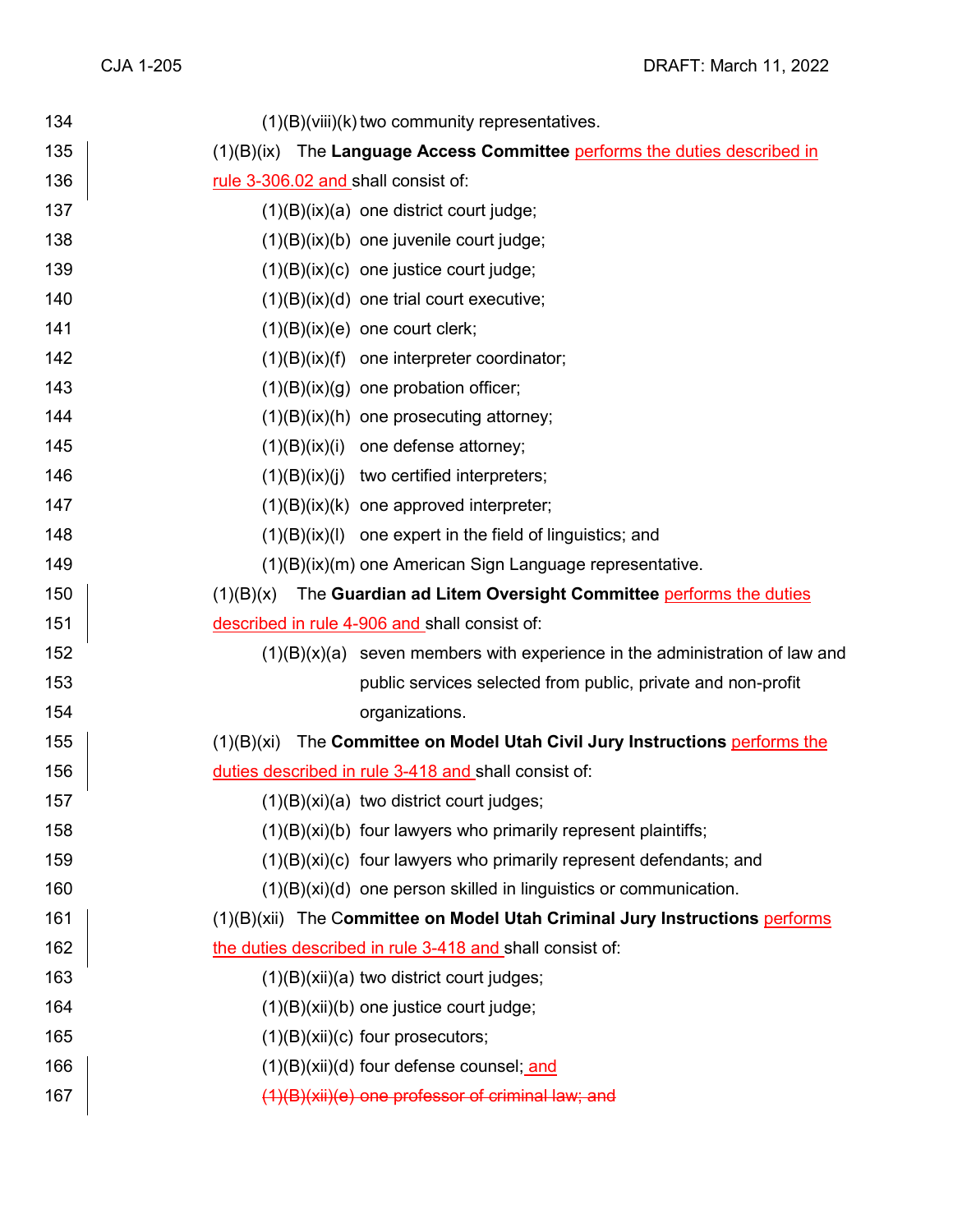| 168 | $(1)(B)(xii)(f)(1)(B)(xii)(e)$ one person skilled in linguistics or             |
|-----|---------------------------------------------------------------------------------|
| 169 | communication.                                                                  |
| 170 | (1)(B)(xiii) The Committee on Pretrial Release and Supervision performs the     |
| 171 | duties described in rule 3-116 and shall consist of:                            |
| 172 | (1)(B)(xiii)(a)<br>two district court judges;                                   |
| 173 | (1)(B)(xiii)(b)<br>two justice court judges;                                    |
| 174 | (1)(B)(xiii)(c)<br>one prosecutor;                                              |
| 175 | one defense attorney;<br>(1)(B)(xiii)(d)                                        |
| 176 | one county sheriff;<br>(1)(B)(xiii)(e)                                          |
| 177 | (1)(B)(xiii)(f)<br>one representative of counties;                              |
| 178 | (1)(B)(xiii)(g)<br>one representative of a county pretrial services agency;     |
| 179 | one representative of the Utah Commission on Criminal and<br>(1)(B)(xiii)(h)    |
| 180 | Juvenile Justice;                                                               |
| 181 | (1)(B)(xiii)(i)<br>one commercial surety agent;                                 |
| 182 | (1)(B)(xiii)(j)<br>one state senator;                                           |
| 183 | (1)(B)(xiii)(k)<br>one state representative;                                    |
| 184 | (1)(B)(xiii)(I)<br>the Director of the Indigent Defense Commission or designee; |
| 185 | (1)(B)(xiii)(m)<br>one representative of the Utah Victims' Council;             |
| 186 | one representative of a community organization actively<br>(1)(B)(xiii)(n)      |
| 187 | engaged in pretrial justice issues;                                             |
| 188 | one chief of police; and<br>(1)(B)(xiii)(o)                                     |
| 189 | (1)(B)(xiii)(p)<br>the court's general counsel or designee.                     |
| 190 | (1)(B)(xiv) The Committee on Court Forms performs the duties described in rule  |
| 191 | 3-117 and -shall consist of:                                                    |
| 192 | (1)(B)(xiv)(a)<br>one two district court judges;                                |
| 193 | (1)(B)(xiv)(b)<br>one court commissioner;                                       |
| 194 | (1)(B)(xiv)(c)<br>one juvenile court judge;                                     |
| 195 | one justice court judge;<br>(1)(B)(xiv)(d)                                      |
| 196 | one court clerk;<br>(1)(B)(xiv)(e)                                              |
| 197 | (1)(B)(xiv)(f)<br>one appellate court staff attorney;                           |
| 198 | one representative from the Self-Help Center;<br>(1)(B)(xiv)(g)                 |
| 199 | the State Law Librarian;<br>(1)(B)(xiv)(h)                                      |
| 200 | the Court Services Directordistrict court administrator or<br>(1)(B)(xiv)(i)    |
| 201 | designee;                                                                       |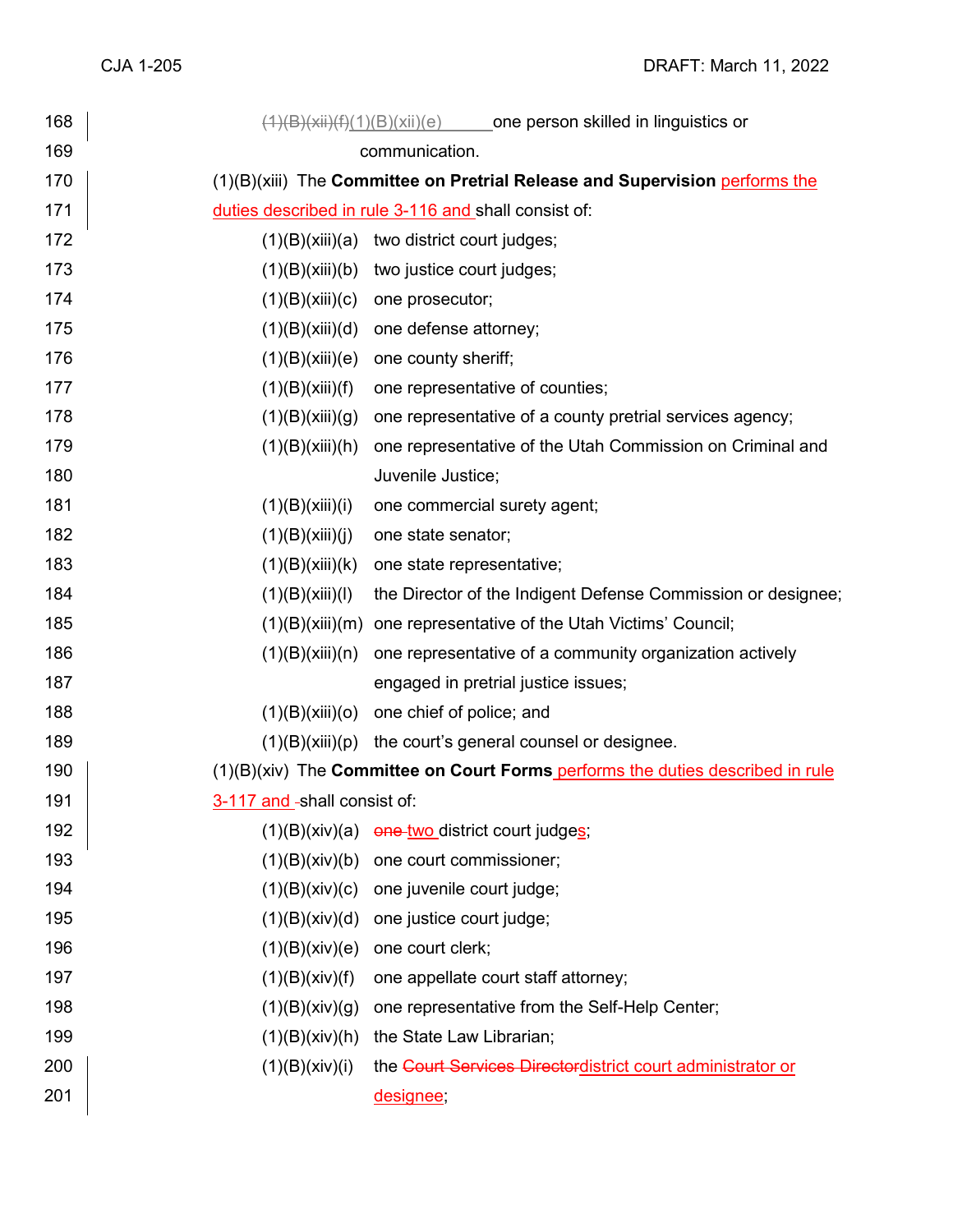| 202 |     |        | one representative from a legal service organization that<br>(1)(B)(xiv)(j)            |
|-----|-----|--------|----------------------------------------------------------------------------------------|
| 203 |     |        | serves low-income clients;                                                             |
| 204 |     |        | (1)(B)(xiv)(k)<br>one paralegal;                                                       |
| 205 |     |        | (1)(B)(xiv)(I)<br>one educator from a paralegal program or law school;                 |
| 206 |     |        | $(1)(B)(xiv)(m)$ one person skilled in linguistics or communication; and               |
| 207 |     |        | $(1)(B)(xiv)(n)$ one representative from the Utah State Bar; and                       |
| 208 |     |        | $(1)(B)(xiv)(o)$ the LPP administrator.                                                |
| 209 |     |        | (1)(B)(xv) The Committee on Fairness and Accountability performs the duties            |
| 210 |     |        | described in rule 3-420. The committee shall include members who demonstrate an        |
| 211 |     |        | interest in, or who have experience with, issues of diversity, equity, and inclusion   |
| 212 |     |        | and shall consist of:                                                                  |
| 213 |     |        | $(1)(B)(x)(a)$ one sitting judge;                                                      |
| 214 |     |        | $(1)(B)(xv)(b)$ three current or former judicial officers;                             |
| 215 |     |        | (1)(B)(xv)(c) the General Counsel or designee; and                                     |
| 216 |     |        | (1)(B)(xv)(d) the Director of the Office of Fairness and Accountability.               |
| 217 |     | (1)(C) | Standing committee chairs. The Judicial Council shall designate the chair of each      |
| 218 |     |        | standing committee. Standing committees shall meet as necessary to accomplish          |
| 219 |     |        | their work. Standing committees shall report to the Council as necessary but a         |
| 220 |     |        | minimum of once every year. Except for the Committee on Judicial Fairness and          |
| 221 |     |        | <b>Accountability, cCouncil members may not serve, participate or vote on standing</b> |
| 222 |     |        | committees. Standing committees may invite participation by others as they deem        |
| 223 |     |        | advisable, but only members designated by this rule may make motions and vote.         |
| 224 |     |        | All members designated by this rule may make motions and vote unless otherwise         |
| 225 |     |        | specified. Standing committees may form subcommittees as they deem advisable.          |
| 226 |     | (1)(D) | <b>Committee performance review.</b> At least once every six years, the Management     |
| 227 |     |        | Committee shall review the performance of each committee. If the Management            |
| 228 |     |        | Committee determines that committee continues to serve its purpose, the                |
| 229 |     |        | Management Committee shall recommend to the Judicial Council that the                  |
| 230 |     |        | committee continue. If the Management Committee determines that modification of        |
| 231 |     |        | a committee is warranted, it may so recommend to the Judicial Council.                 |
| 232 |     |        | Notwithstanding subsection (1)(D), the Guardian ad Litem Oversight<br>(1)(D)(i)        |
| 233 |     |        | Committee, recognized by Section 78A-6-901, shall not terminate.                       |
| 234 | (2) |        | Ad hoc committees. The Council may form ad hoc committees or task forces to consider   |
| 235 |     |        | topical issues outside the scope of the standing committees and to recommend rules or  |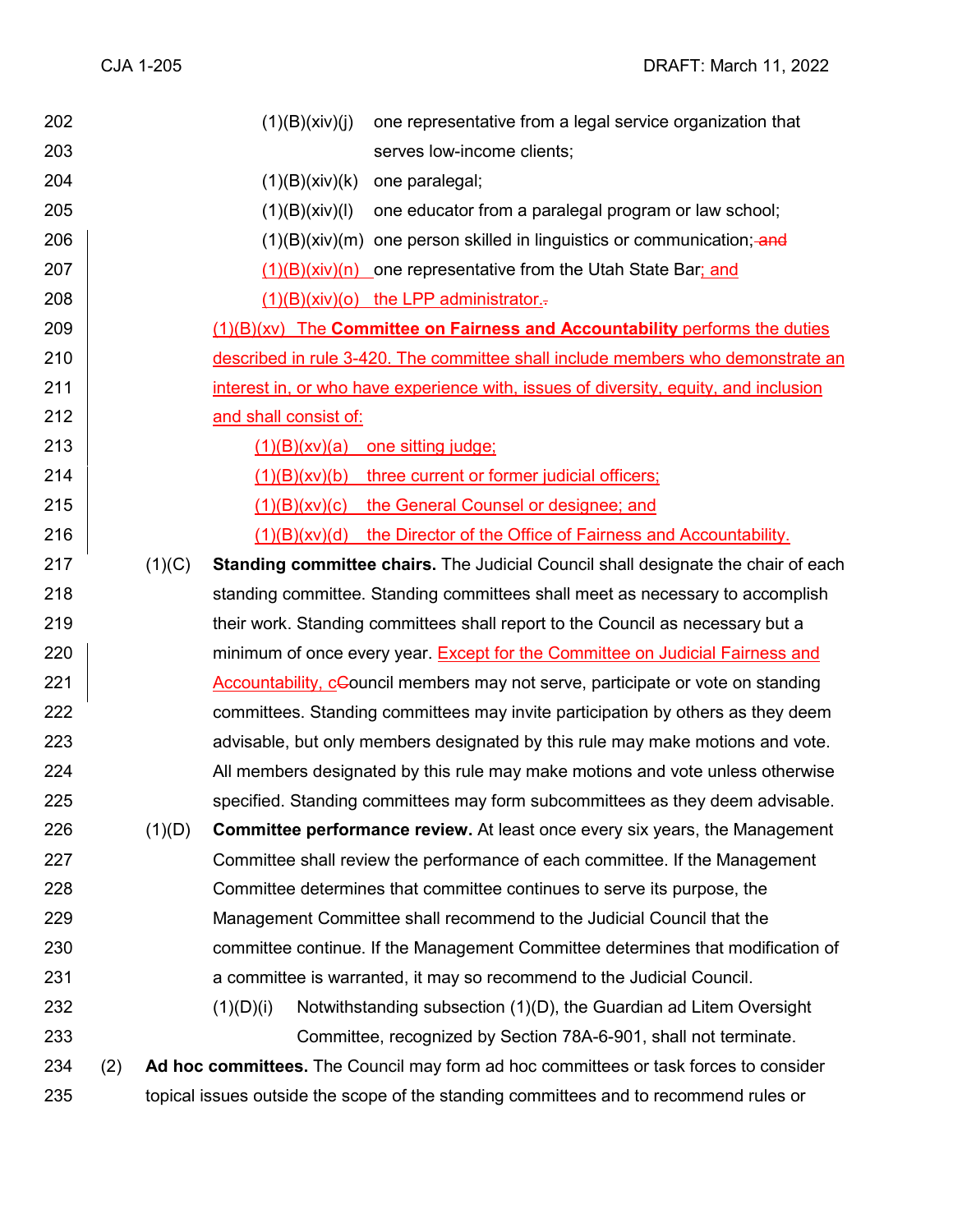resolutions concerning such issues. The Council may set and extend a date for the termination of any ad hoc committee. The Council may invite non-Council members to participate and vote on ad hoc committees. Ad hoc committees shall keep the Council informed of their activities. Ad hoc committees may form sub-committees as they deem advisable. Ad hoc committees shall disband upon issuing a final report or recommendations 241 to the Council, upon expiration of the time set for termination, or upon the order of the Council.

(3) **General provisions.**

#### (3)(A) **Appointment process.**

- (3)(A)(i) **Administrator's responsibilities.** The state court administrator shall select a member of the administrative staff to serve as the administrator for committee appointments. Except as otherwise provided in this rule, the administrator shall:
- (3)(A)(i)(a) announce expected vacancies on standing committees two months in advance and announce vacancies on ad hoc committees in a timely manner;
- $(3)(A)(i)(b)$  for new appointments, obtain an indication of willingness to serve from each prospective appointee and information regarding the prospective appointee's present and past committee service;
- (3)(A)(i)(c) for reappointments, obtain an indication of willingness to serve from the prospective reappointee, the length of the prospective reappointee's service on the committee, the attendance record of the prospective reappointee, the prospective reappointee's contributions to the committee, and the prospective reappointee's other present and past committee assignments; and
- $(3)(A)(i)(d)$  present a list of prospective appointees and reappointees to the Council and report on recommendations received regarding the appointment of members and chairs.
- (3)(A)(ii) **Council's responsibilities.** The Council shall appoint the chair of each committee. Whenever practical, appointments shall reflect geographical, gender, cultural and ethnic diversity.
- (3)(B) **Terms.** Except as otherwise provided in this rule, standing committee members shall serve staggered three year terms. Standing committee members shall not serve more than two consecutive terms on a committee unless the Council